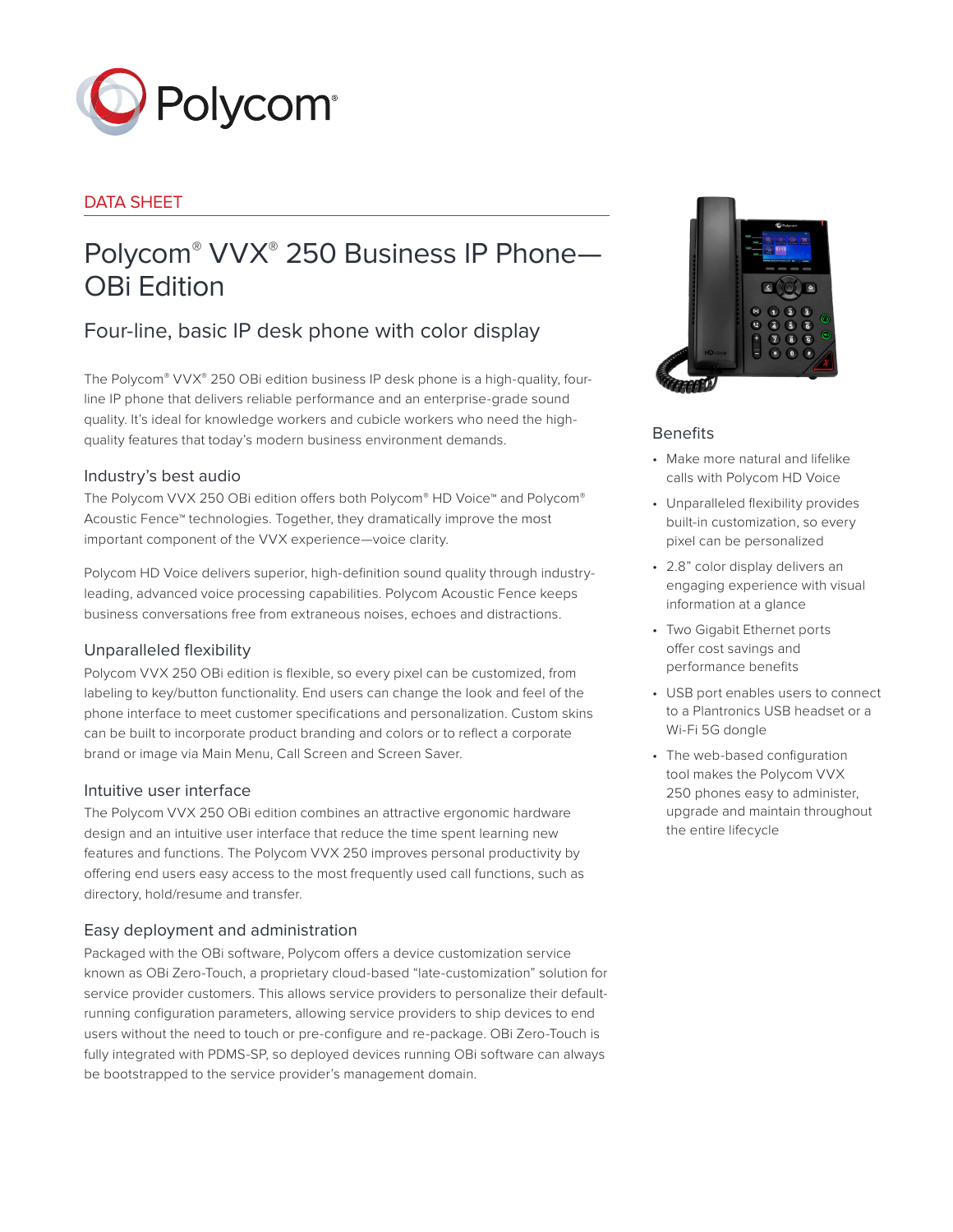# Product specifications

#### User interface features

- 2.8" color LCD screen (320x240 pixel resolution)
- Voicemail support
- Adjustable base height
- Unicode UTF-8 character support
- Single USB port (2.0 compliant) for Plantronics USB headset or Wi-Fi 5G dongle
- Multilingual user interface including Chinese, Danish, Dutch, English (Canada/ US/UK), French, German, Italian, Japanese, Korean, Norwegian, Polish, Portuguese, Russian, Slovenian, Spanish and Swedish

#### Audio features

- Polycom HD Voice delivers lifelike voice quality for each audio path handset, the hands-free speakerphone, and the optional headset.
- Polycom Acoustic Clarity provides full-duplex conversations, acoustic echo cancellation and background noise suppression.
- Type 1 compliant (IEEE 1329 full duplex)
- Frequency response—150 Hz—7 kHz for handset, optional headset and handsfree speakerphone modes
- Codecs: G.711 (A-law and μ-law), G.729AB, G.722, iLBC, OPUS
- Individual volume settings with visual feedback for each audio path
- Voice activity detection
- Comfort noise generation
- DTMF tone generation (RFC 2833 and in-band)
- Low-delay audio packet transmission
- Adaptive jitter buffers
- Packet loss concealment

#### Headset and handset compatibility

- Dedicated RJ-9 headset port
- Hearing aid compatibility to ITU-T P.370 and TIA 504A standards
- Compliant with ADA Section 508 Subpart B 1194.23 (all)
- Hearing aid compatible (HAC) handset for magnetic coupling to hearing aids
- Compatible with commercially-available TTY adapter equipment

#### Call handling features

- 4 lines (programmable line keys)
- Shared call/bridged line appearance
- Busy lamp field (BLF)
- Flexible line appearance (1 or more line keys can be assigned for each line extension)
- Distinctive incoming call treatment/ call waiting
- Call timer and call waiting
- Call transfer, hold, divert (forward), pickup
- Called, calling, connected party information
- Local 3-way audio conferencing 1-touch speed dial, redial
- Remote missed call notification
- Do not disturb function
- Electronic hook switch capable
- Local configurable digit map/dial plan

#### Open application platform

- OBi XML applications
- Corporate directory access using LDAP

#### Network and provisioning

- SIP protocol support
- SDP
- IETF SIP (RFC 3261 and companion RFCs)
- Two-port gigabit Ethernet switch 10/100/1000 Base-TX across LAN and PC ports
- Conforms to IEEE802.3-2005 (Clause 40) for physical media attachment
- Conforms to IEEE802.3-2002 (Clause 28) for link partner auto-negotiation
- Static or dynamic host configuration protocol (DHCP) network setup
- Time and date synchronization using SNTP
- TFTP/HTTP/HTTPS server-based central provisioning for mass deployments
- Call server redundancy supported
- QoS Support—IEEE 802.1p/Q tagging
- (VLAN), Layer 3 TOS, and DHCP
- DHCP VLAN discovery,
- LLDP-MED for VLAN discovery
- Network address translation support for static configuration and "Keep-Alive"
- RTCP and RTP support
- Event logging
- Syslog
- Hardware diagnostics
- Status and statistics reporting
- $\cdot$  IPv4
- TCP
- UDP
- DNS-SRV

#### Security

- 802.1X authentication and EAPOL media encryption via SRTP
- Transport layer security (TLS)
- Encrypted configuration files
- Digest authentication
- Password login
- HTTPS secure provisioning
- Support for signed software executables

#### Power

- Built-in auto-sensing IEEE 802.3af power over Ethernet (Class 2)
- External universal AC/DC adapter (optional) 5VDC @ 3A (15W)
- ENERGY STAR® rated

#### Approvals

- FCC Part 15 (CFR 47) Class B
- ICES-003 Class B
- EN55032 Class B
- ISPR32 Class B
	- VCCI Class B
- EN55024
- EN61000-3-2; EN61000-3-3
- NZ Telepermit
- Korea KCC3
- UAE TRA
- Russia CU3
- Brazil ANATEL3
- Australia RCM
- South Africa ICASA3
- Saudi Arabia CITC
- China CCC3

Safety

• CE Mark

• RoHS Compliant

• UL 60950-1/62368-1

• EN 60950-1/62368-1 • IEC 60950-1/62368-1 • AS/NZS 60950-1 Operating conditions

noncondensing Storage temperature • -40 to +70°C (-40 to +160°F)

• CAN/CSA C22.2 No 60950-1/62368-1-1

• Temperature: 0 to 40°C (+32 to 104°F) • Relative humidity: 5% to 95%,